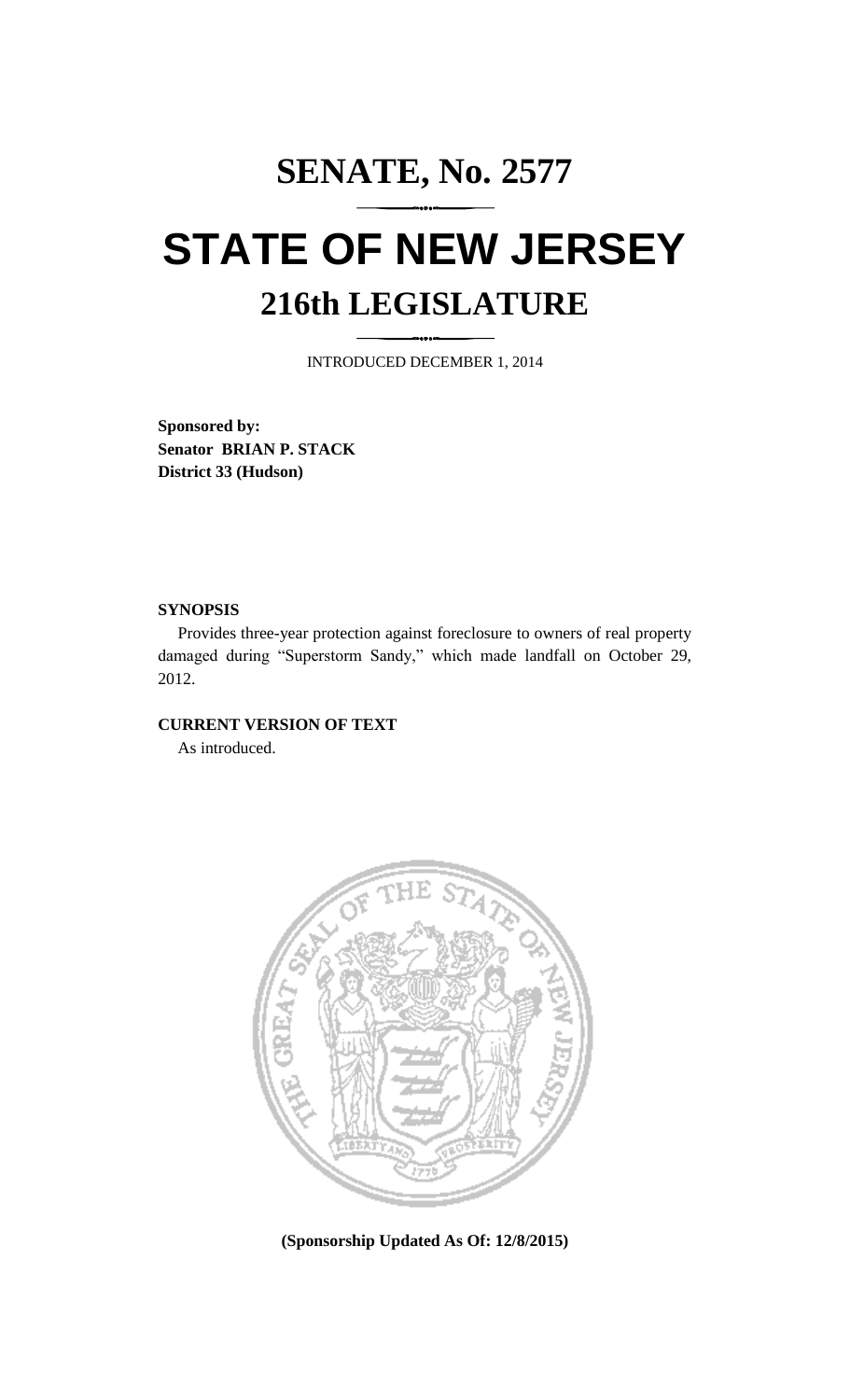**AN ACT** providing protection from mortgage foreclosure for owners of real property damaged during "Superstorm Sandy," which made landfall on October 29, 2012.

 **BE IT ENACTED** *by the Senate and General Assembly of the State of New Jersey:*

 1. a. The provisions of this section shall apply only to obligations secured by mortgage, trust deed, or other security in the nature of a mortgage upon residential real property damaged as a result of "Superstorm Sandy", the major storm that made landfall in New Jersey on October 29, 2012.

 b. Notwithstanding the provisions of any law, rule or regulation 14 to the contrary, on and after the effective date of P.L., c. (C.) (pending before the Legislature as this bill), in a proceeding commenced in any court to enforce a mortgage obligation arising out of nonpayment of any sum due under the mortgage, or out of any other breach of the terms of the mortgage occurring upon residential real property damaged as a result of "Superstorm Sandy," the court may, after a hearing, in its discretion, on its own motion, and shall, except as hereinafter provided in this act, on application to it by the owner of the mortgaged property, unless in the opinion of the court the ability of that person to comply with the terms of the mortgage obligation is not materially affected by any reason relating to "Superstorm Sandy," as provided in P.L. , c. (C. ) (pending before the Legislature as this bill):

(1) Stay the proceedings; or

(2) Make such other disposition of the case as may be equitable

to conserve the interest of all parties.

 c. No sale, foreclosure, or seizure of residential real property for nonpayment of any sum due under any mortgage obligation on a real property damaged as a result of "Superstorm Sandy", or for any other breach of the terms of any such mortgage obligation, whether under a power of sale, under a judgment entered upon warrant of attorney to confess judgment contained therein, or otherwise, shall be valid if made during the 36-month period next following the enactment of P.L. , c. (pending before the Legislature as this bill) unless upon an order of sale previously granted by the court and a return thereto made and approved by the court or unless the court determines that the failure to comply with the terms of the mortgage obligation has not materially affected by any reason relating to "Superstorm Sandy."

 d. Any person who shall knowingly cause to be made any sale, foreclosure, or seizure of residential real property defined as invalid by subsection c. of this section, or attempts so to do, shall be adjudged a disorderly person and shall be punished by imprisonment not to exceed six months, or by fine not to exceed \$1,000, or both.